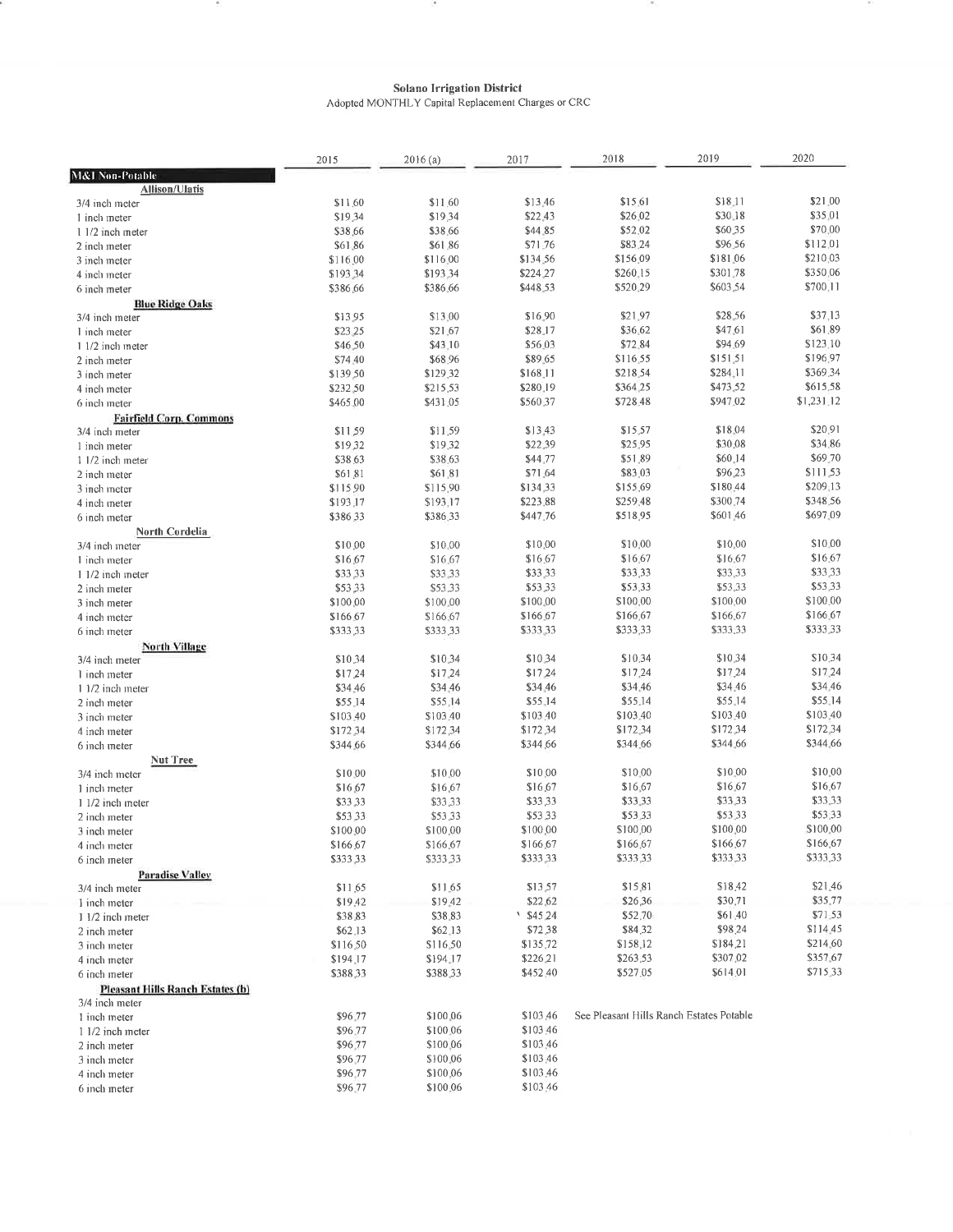$\sim$ 

 $\overline{\phantom{a}}$ 

 $\alpha$  .

397

 $\begin{minipage}{0.9\linewidth} \textbf{Solano Irrigation District} \\ \textbf{Adopted MONTHLY Capital Replacement Classes or CRC} \end{minipage}$ 

|                                         | 2015     | 2016(a)                                      | 2017      | 2018     | 2019     | 2020       |
|-----------------------------------------|----------|----------------------------------------------|-----------|----------|----------|------------|
| <b>M&amp;I Potable</b>                  |          |                                              |           |          |          |            |
| <b>Blue Ridge Oaks</b>                  |          |                                              |           |          |          |            |
| 3/4 inch meter                          | \$11.00  | \$11.00                                      | \$12.10   | \$13.31  | \$14.64  | \$16.11    |
| 1 inch meter                            | \$18,34  | \$18,34                                      | \$20.17   | \$22.19  | \$24.41  | \$26,85    |
| 1 1/2 inch meter                        | \$36.66  | \$36.66                                      | \$40.33   | \$44.36  | \$48.80  | \$53.68    |
| 2 inch meter                            | \$58.66  | \$58.66                                      | \$64.53   | \$70.98  | \$78.08  | \$85.89    |
| 3 inch meter                            | \$110.00 | \$110,00                                     | \$121.00  | \$133,10 | \$146.41 | \$161.05   |
| 4 inch meter                            | \$183,34 | \$183,34                                     | \$201.67  | \$221.84 | \$244.02 | \$268.42   |
| 6 inch meter                            | \$366,66 | \$366,66                                     | \$403.33  | \$443.66 | \$488.03 | \$536.83   |
| <u>Elmira</u>                           |          |                                              |           |          |          |            |
| 3/4 inch meter                          | \$11.88  | \$11.88                                      | \$14.11   | \$16.77  | \$19.92  | \$23.66    |
| I inch meter                            | \$19.80  | \$19.80                                      | \$23.53   | \$27.95  | \$33.20  | \$39.45    |
| 1 1/2 inch meter                        | \$39.60  | \$39.60                                      | \$47.04   | \$55.88  | \$66.39  | \$78.87    |
| 2 inch meter                            | \$63,36  | \$63,36                                      | \$75,27   | \$89.42  | \$106.23 | \$126,20   |
| 3 inch meter                            | \$118,80 | \$118,80                                     | \$141, 13 | \$167.67 | \$199,19 | \$236.64   |
| 4 inch meter                            | \$198.00 | \$198.00                                     | \$235,23  | \$279.45 | \$331.99 | \$394.40   |
| 6 inch meter                            | \$396.00 | \$396.00                                     | \$470.44  | \$558.89 | \$663,96 | \$788.78   |
| Gibson Canyon (c)                       |          |                                              |           |          |          |            |
| 3/4 inch meter                          | \$42,28  | \$42.28                                      | \$46,51   | \$51.16  | \$56.28  | \$61.91    |
| 1 inch meter                            | \$42.28  | \$42.28                                      | \$46,51   | \$51.16  | \$56.28  | \$61.91    |
| 1 1/2 inch meter                        | \$42.28  | \$42,28                                      | \$46,51   | \$51.16  | \$56.28  | \$61.91    |
| 2 inch meter                            | \$42,28  | \$42,28                                      | \$46,51   | \$51.16  | \$56,28  | \$61.91    |
| 3 inch meter                            | \$42.28  | \$42.28                                      | \$46.51   | \$51.16  | \$56.28  | \$61.91    |
| 4 inch meter                            | \$42,28  | \$42.28                                      | \$46.51   | \$51.16  | \$56.28  | \$61.91    |
| 6 inch meter                            | \$42.28  | \$42.28                                      | \$46,51   | \$51.16  | \$56.28  | \$61.91    |
| Peabody                                 |          |                                              |           |          |          |            |
| 3/4 inch meter                          | \$10.00  | \$10.00                                      | \$10,00   | \$10.00  | \$10.00  | \$10.00    |
| 1 inch meter                            | \$16.67  | \$16.67                                      | \$16.67   | \$16.67  | \$16.67  | \$16.67    |
| 1 1/2 inch meter                        | \$33.33  | \$33.33                                      | \$33,33   | \$33.33  | \$33,33  | \$33.33    |
| 2 inch meter                            | \$53 33  | \$53.33                                      | \$53,33   | \$53.33  | \$53.33  | \$53.33    |
| 3 inch meter                            | \$100.00 | \$100.00                                     | \$100.00  | \$100.00 | \$100.00 | \$100.00   |
| 4 inch meter                            | \$166.67 | \$166,67                                     | \$166.67  | \$166,67 | \$166.67 | \$166.67   |
| 6 inch meter                            | \$333.33 | \$333.33                                     | \$333,33  | \$333,33 | \$333,33 | \$333,33   |
| <b>Quail Canyon</b>                     |          |                                              |           |          |          |            |
| 3/4 inch meter                          | \$11,15  | $$11-15$                                     | \$12.43   | \$13.86  | \$15.46  | \$17.23    |
| 1 inch meter                            | \$18.59  | \$18.59                                      | \$20.72   | \$23.11  | \$25.77  | \$28.73    |
| 1 1/2 inch meter                        | \$37.16  | \$37,16                                      | \$41.44   | \$46.20  | \$51.52  | \$57.44    |
| 2 inch meter                            | \$59.46  | \$59.46                                      | \$66.30   | \$73.93  | \$82.43  | \$91.91    |
| 3 inch meter                            | \$111.50 | \$111.50                                     | \$124.32  | \$138.62 | \$154.56 | \$172.34   |
| 4 inch meter                            | \$185,84 | \$185.84                                     | \$207.21  | \$231.04 | \$257.61 | \$287.23   |
| 6 inch meter                            | \$371.66 | \$371.66                                     | \$414.40  | \$462.06 | \$515,20 | \$574.45   |
| <b>Stocking Ranch</b>                   |          |                                              |           |          |          |            |
| 3/4 inch meter                          | \$12.50  | \$12,50                                      | \$15.63   | \$19.53  | \$24.41  | \$30.52    |
| 1 inch meter                            | \$20.84  | \$20,84                                      | \$26.05   | \$32.56  | \$40.70  | \$50.87    |
| 1 1/2 inch meter                        | \$41,66  | \$41.66                                      | \$52.08   | \$65.10  | \$81.37  | \$101.72   |
| 2 inch meter                            | \$66,66  | \$66,66                                      | \$83.33   | \$104,16 | \$130.20 | \$162.75   |
| 3 inch meter                            | \$125,00 | \$125,00                                     | \$156.25  | \$195,31 | \$244.14 | \$305.18   |
| 4 inch meter                            | \$208,34 | \$208,34                                     | \$260.42  | \$325,53 | \$406.91 | \$508.64   |
| 6 inch meter                            | \$416,66 | \$416,66                                     | \$520.83  | \$651.04 | \$813.79 | \$1,017.24 |
| <b>Tolenas</b>                          |          |                                              |           |          |          |            |
| 3/4 inch meter                          | \$10,59  | \$10.59                                      | \$11.21   | \$11.88  | \$12.58  | \$13.32    |
| 1 inch meter                            | \$17.65  | \$17,65                                      | \$18.70   | \$19.80  | \$20.97  | \$22.20    |
| 1 1/2 inch meter                        | \$35,30  | \$35,30                                      | \$37.38   | \$39.58  | \$41.92  | \$44.39    |
| 2 inch meter                            | \$56,48  | \$56.48                                      | \$59.81   | \$63.34  | \$67.07  | \$71.03    |
| 3 inch meter                            | \$105,90 | \$105,90                                     | \$112.15  | \$118.76 | \$125,77 | \$133.19   |
| 4 inch meter                            | \$176,50 | \$176.50                                     | \$186,92  | \$197.95 | \$209.62 | \$221.99   |
| 6 inch meter                            | \$353,00 | \$353,00                                     | \$373.82  | \$395.88 | \$419.24 | \$443.97   |
| <b>Pleasant Hills Ranch Estates (b)</b> |          |                                              |           |          |          |            |
| 3/4 inch meter                          |          | See Pleasant Hills Ranch Estates Non-Potable |           |          |          |            |
| 1 inch meter                            |          |                                              |           | \$106.98 | \$106.98 | \$106.98   |
| 1 1/2 inch meter                        |          |                                              |           | \$106.98 | \$106.98 | \$106.98   |
| 2 inch meter                            |          |                                              |           | \$106.98 | \$106.98 | \$106.98   |
| 3 inch meter                            |          |                                              |           | \$106.98 | \$106.98 | \$106.98   |
| 4 inch meter                            |          |                                              |           | \$106.98 | \$106.98 | \$106,98   |
| 6 inch meter                            |          |                                              |           | \$106.98 | \$106.98 | \$106.98   |